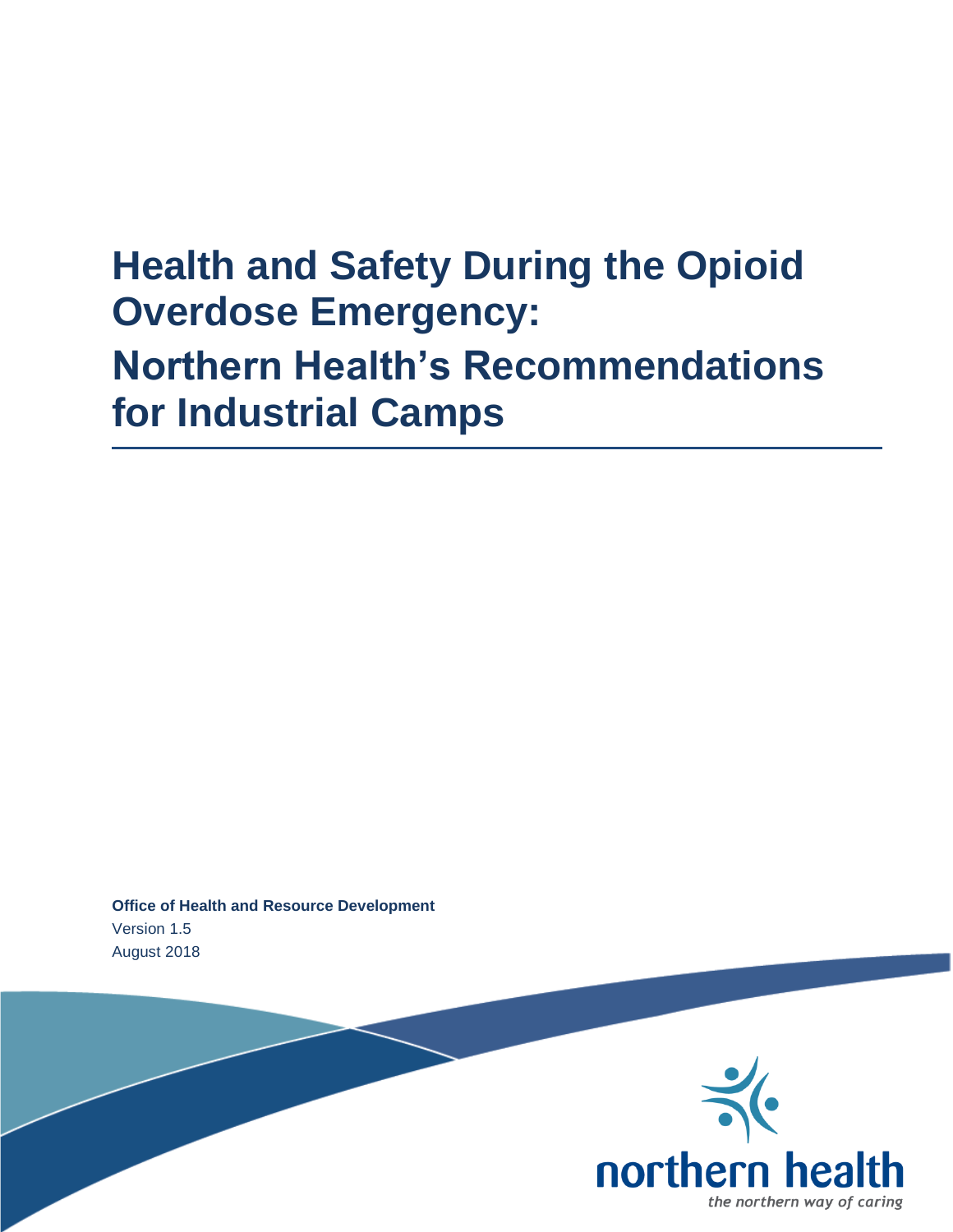# **Table of Contents**

| 1. Prevent Drug Use by Promoting Mental Wellness at Work and in Camp 4                    |  |
|-------------------------------------------------------------------------------------------|--|
| 2. Foster an Open, Respectful, and Well-Informed Working Environment 5                    |  |
| 3. Prepare for the Possibility of an Opioid Overdose & the Need for Emergency Response. 7 |  |
|                                                                                           |  |
|                                                                                           |  |
| 6. Appropriately Manage the Risk of Impairment in Safety-Sensitive Positions 12           |  |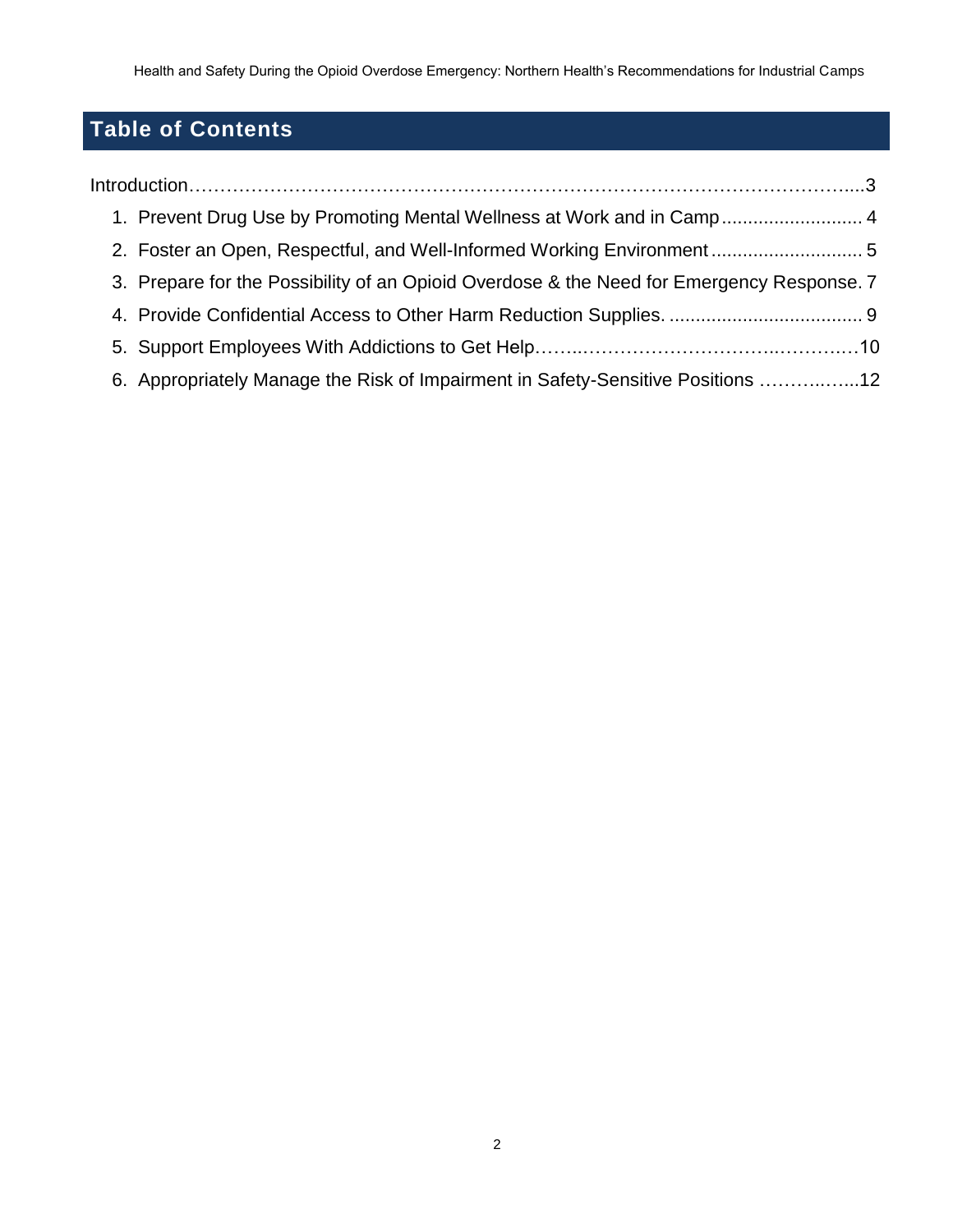#### **Introduction**

In April 2016, BC's Provincial Health Officer declared a Public Health Emergency due to the increasing number of drug overdose deaths across the province. This increase has been largely due to a shift in the black market towards highly toxic, illicitly produced drugs containing unpredictable doses of fentanyl or fentanyl analogues. Unfortunately, this emergency shows no signs of stopping.

Overdose prevention and response, together with prevention of and recovery from substance use disorders (addiction) more generally, is a shared responsibility among many sectors of society. Industrial camps are well placed to participate in many aspects of this important work. On average, individuals working in construction and the trades have higher rates of substance use disorder than the general population. We also know that opioid overdoses have occurred at industrial camps in British Columbia. Overdoses are rarely fatal if detected and treated in time, but the distance of many remote camps from emergency medical services means that any overdose has a higher chance of being fatal if this eventuality is not prepared for.

There are a number of important measures employers can take to ensure health and safety in this area, which should be provided to all employees, regardless of whether they are known to use substances. This document outlines key areas where management in industrial camps can contribute to reducing the impact of the opioid overdose emergency among its workforce.

Our recommendations, detailed in the following pages, are summarized as follows:

- 1. Prevent drug use by promoting mental wellness at work and in camp
- 2. Foster an open, respectful, and well-informed working environment regarding mental health and addiction
- 3. Prepare for the possibility of an opioid overdose and the need for emergency response
- 4. Provide confidential access to other harm reduction supplies
- 5. Support employees with addictions to get help
- 6. Appropriately manage the risk of impairment in safety-sensitive positions

Please note that this guide is not a substitute for legal advice. This guide is independent of and does not negate legal requirements, including those defined under provincial and federal human rights legislation, privacy legislation, and case law. It is also independent of, and not intended to provide guidance on meeting, any applicable WorkSafeBC requirements.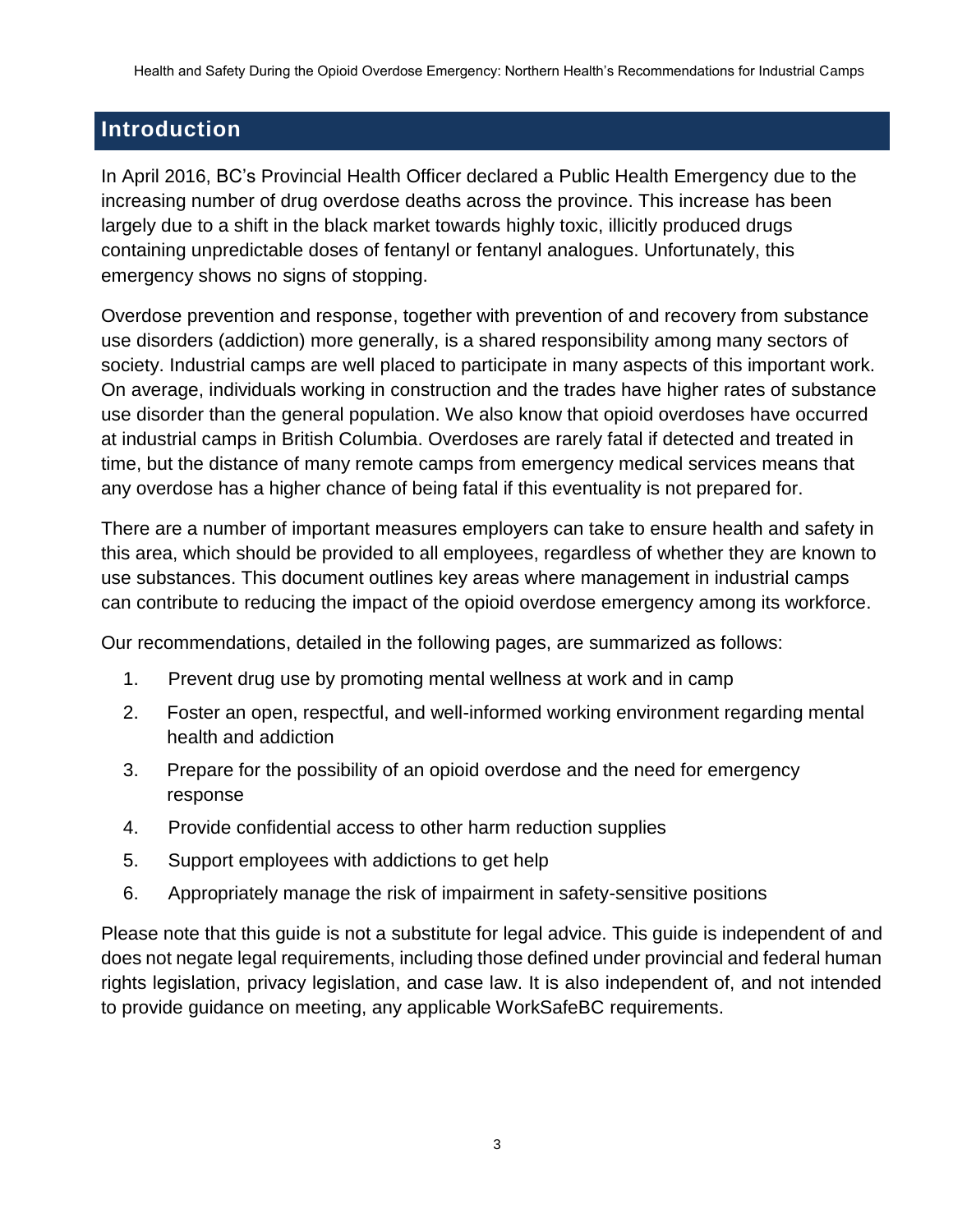# **1. Prevent Drug Use by Promoting Mental Wellness at Work and in Camp**

Stressful work environments, shift work, and distance from family and friends, can contribute to or exacerbate mental health and substance use problems. Companies should take a proactive approach to ensure that mental health and wellness promotion, as well as protection of mental health, are part of camp programs and infrastructure designs.

This can enhance team connectedness, increase healthy behaviours amongst workers and enhance productivity, while decreasing the likelihood of risky substance use, which is often a response to psychological distress.

Northern Health recommends:

- Providing healthy lifestyle activities such as social/recreational opportunities.
- Supporting individuals to make improvements in their personal lifestyles.
- Ensuring physical and social environments are welcoming and safe for everyone, and are free of discrimination based on ethnicity/race, gender, sexuality, disability, etc.
- Creating psychologically healthy and safe workplaces by implementing the *[National](https://www.mentalhealthcommission.ca/English/national-standard)  [Standard for Psychological Health and Safety in the Workplace.](https://www.mentalhealthcommission.ca/English/national-standard)*
- Fostering a healthy organizational culture.
- Providing easy and confidential access to comprehensive Employee and Family Assistance Programs which include support related to mental health and addiction.
- Attending to regulatory health and safety requirements.

Learn more about promoting mental wellness at work:

- Canadian Centre for Occupational Health and Safety *Workplace Health and Well-Being: Comprehensive Workplace Health and Safety Programs: [https://ccohs.ca/oshanswers/psychosocial/mentalhealth\\_work.html?wbdisable=true](https://ccohs.ca/oshanswers/psychosocial/mentalhealth_work.html?wbdisable=true)*
- Guarding Minds @ Work *A Workplace Guide to Psychological Health and Safety: <http://www.guardingmindsatwork.ca/>*
- Mental Health Commission of Canada and Canadian Standards Association *National Standard for Psychological Health and Safety in the Workplace: <https://www.mentalhealthcommission.ca/English/national-standard>*
- WorkSafeBC *Bullying & harassment: <https://www.worksafebc.com/en/health-safety/hazards-exposures/bullying-harassment>*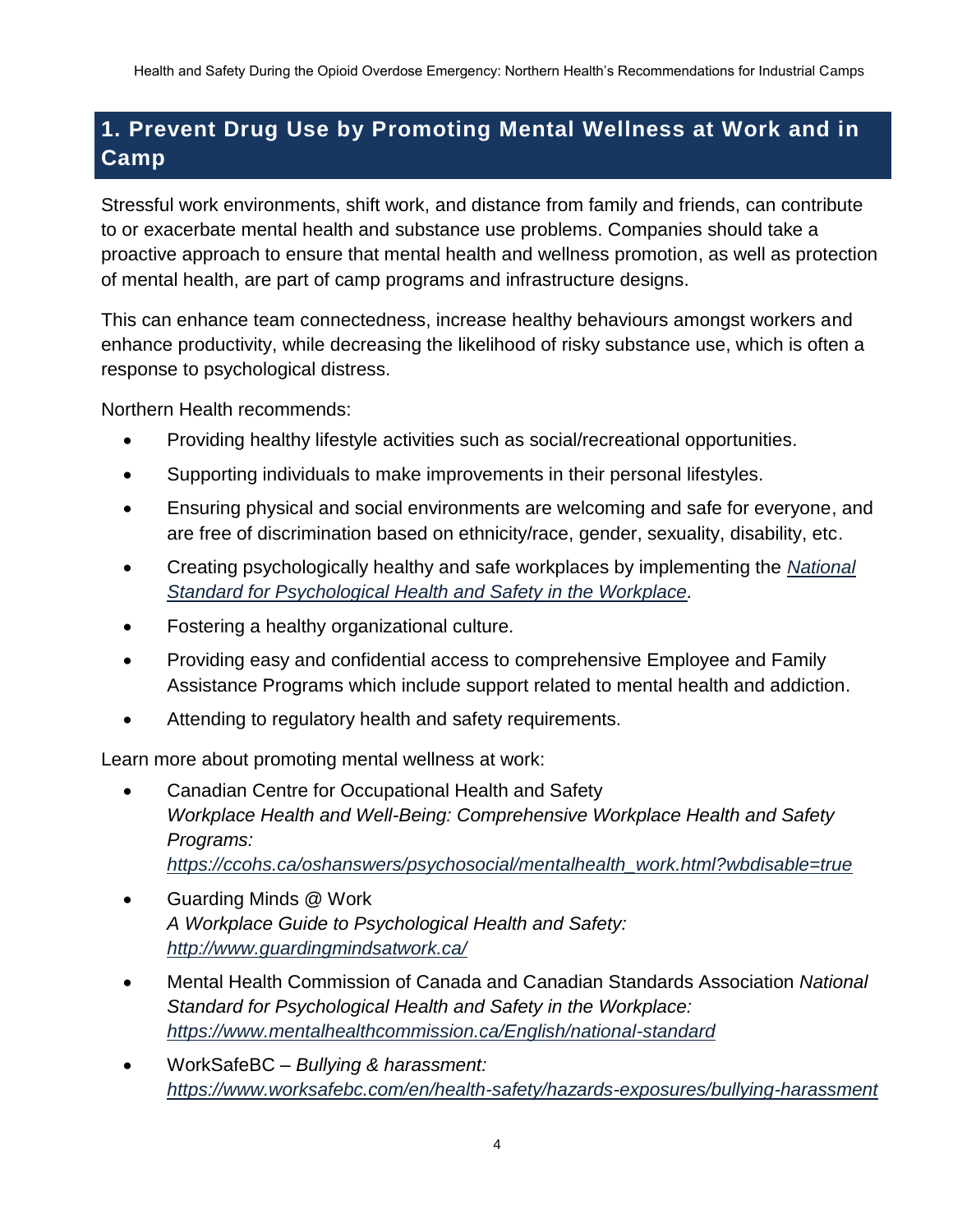# **2. Foster an Open, Respectful, and Well-informed Working Environment Regarding Mental Health and Addiction**

Substance use occurs across a spectrum from beneficial to harmful. Substances that affect the brain include caffeine, tobacco, cannabis, alcohol, prescription medications, and illegal substances.

Addiction, the compulsive use of a substance despite detrimental consequences, most often reflects an attempt to cope with persistent and severe psychological or physical suffering. For people struggling with drug addiction, the need to use drugs often outweighs the risks. Scientific evidence shows that prohibition often does not stop people with addictions from using drugs, but instead fuels secrecy and shame, and drives drug use underground. If people expect that discovery of their drug use will lead to rejection, judgement, job loss, or other forms of reprisal or discrimination, they will avoid seeking help and support when they need it. They will also use drugs in riskier ways, such as alone and out of sight, where no help is available if an accidental overdose occurs. During the current opioid overdose crisis, most deaths have occurred among people using drugs alone.

Ironically, then, prohibition and the threat of punishment can prolong a person's addiction and increase the risks they face. This secrecy and shame is fuelled by misunderstanding of the nature of drug addiction, and by legal and organizational policies that punish drug use, rather than seeing it as a potential symptom of psychological or physical suffering.

Policies and practices at work should therefore reflect an understanding that sometimes drug use is part of people's lives which may be reduced, but cannot be entirely eliminated, by education or enforcement efforts alone. This recognition can lead to creative and collaborative solutions to keep environments and people safe, and to de-stigmatize mental illness and substance use.

Northern Health recommends:

- Providing employees with educational resources around alcohol and drug use (see below).
- Adopting policies that acknowledge the reality of risky substance use, and provide reassurance that people who come forward for help with substance use issues will be met with respect and support, rather than reprisal.
- Acting in a non-discriminatory manner towards employees who are experiencing substance use issues, recognizing that substance use disorder is best understood as a disability or chronic disease, rather than simply an individual choice.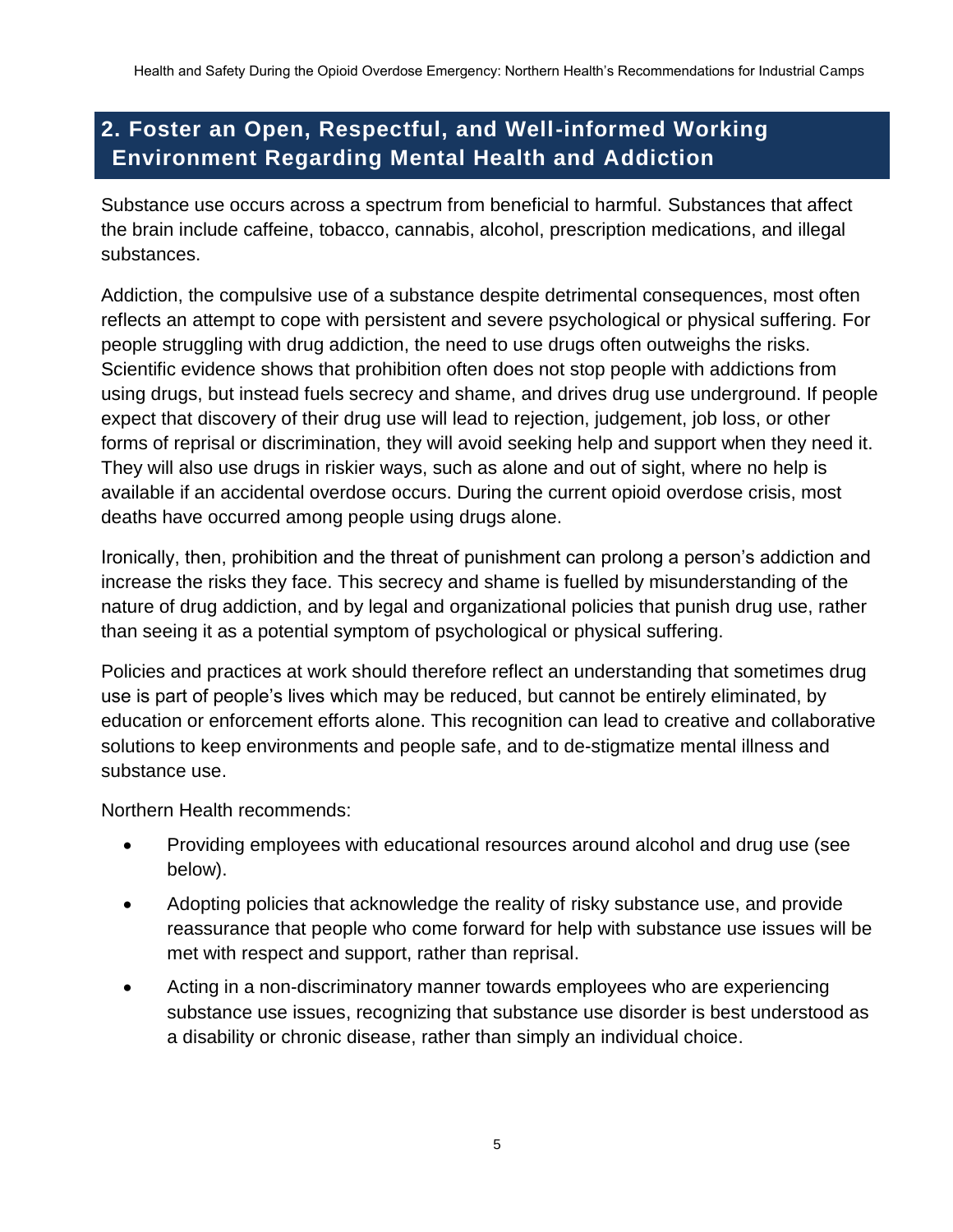Using health-promoting and non-stigmatising language when discussing people who use substances (e.g. language that reflects the medical nature of substance use disorders and treatment, using language that promotes recovery).

Learn more about addiction and reducing risks related to substance use:

- Mental health and substance use information: *<http://www.heretohelp.bc.ca/>*
- Canada's Low Risk Drinking Guidelines: *<https://www.camh.ca/-/media/files/canadas-low-risk-guidelines-pdf.pdf>*
- Canada's Lower Risk Cannabis Use Guidelines: *[https://www.camh.ca/-/media/files/pdfs---reports-and-books---research/canadas-lower](https://www.camh.ca/-/media/files/pdfs---reports-and-books---research/canadas-lower-risk-guidelines-cannabis-pdf.pdf)[risk-guidelines-cannabis-pdf.pdf](https://www.camh.ca/-/media/files/pdfs---reports-and-books---research/canadas-lower-risk-guidelines-cannabis-pdf.pdf)*

Learn more about reducing stigma:

- Respectful Language and Stigma Regarding People Who Use Substances: *[http://towardtheheart.com/resource/new-respectful-language-and-stigma-regarding](http://towardtheheart.com/resource/new-respectful-language-and-stigma-regarding-people-who-use-substances/open)[people-who-use-substances/open](http://towardtheheart.com/resource/new-respectful-language-and-stigma-regarding-people-who-use-substances/open)*
- Reducing Stigma: *<http://towardtheheart.com/reducing-stigma>*
- Northern Health Stop Stigma. Save Lives: *<https://www.northernhealth.ca/YourHealth/Stigma.aspx>*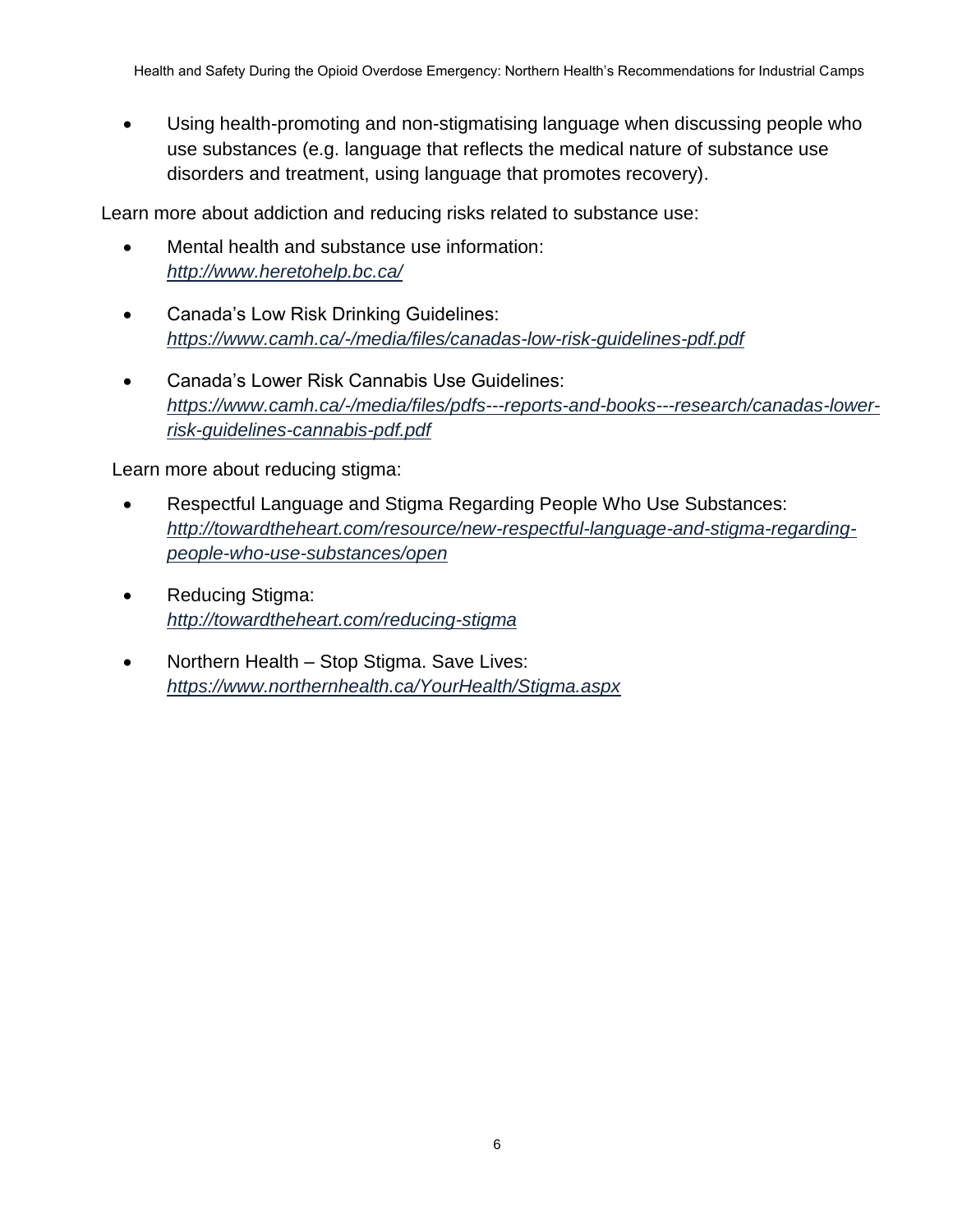# **3. Prepare for the Possibility of an Opioid Overdose and the Need for Emergency Response**

Ensuring that remote workplaces have a way to detect and respond to an opioid overdose, especially in remote worksites or housing complexes, is an important component of first responder skills and first aid in BC.

Opioids slow down the part of the brain that controls breathing. In an overdose, a person stops breathing entirely. Overdose preparedness includes ensuring first aid providers are trained on overdose recognition and response, and have the equipment necessary to respond effectively. Overdose response includes calling emergency medical services, providing rescue breathing, and administering naloxone.

Naloxone is a safe medication that quickly reverses the effects of opioids, and has no other effects. It is non-impairing and non-addictive. Like the Epi-Pen, it is available in B.C. without a prescription. Extensive research has found that the availability of overdose safety measures like naloxone does not encourage people to use more drugs.

Individuals who may be personally at risk of either experiencing or witnessing an overdose can receive a free naloxone kit through a provincial program. Access points exist in nearly all communities of a significant size, and are listed at *[towardtheheart.com/site-finder](http://www.towardtheheart.com/site-finder)*. Eligible individuals include those who currently use or formerly used opioids, be they prescription or illicit, regularly or occasionally; or who have friends or family members who use opioids. Other concerned individuals may also choose to purchase a naloxone kit from a pharmacy.

BC's *[Naloxone Risk Assessment Tool for non-public sector organizations](http://www2.gov.bc.ca/assets/gov/overdose-awareness/naloxone_risk_assessment_-_non-governmental_sectors.pdf)* recommends that naloxone be stocked in any setting where overdoses are very likely, or where overdoses are possible and emergency medical care for an overdose (i.e. paramedic and hospital care) would be delayed. In a remote industrial camp that lacks trained responders or naloxone, an otherwise treatable overdose could be fatal.

It is important to note that the risk to the responder from accidental exposure to drugs at the scene of an overdose is extremely low. No cases of significant exposure have been documented in Canada to date, despite tens of thousands of overdoses reversed by health care providers and lay people alike. Opioids do not aerosolize and absorption through the skin is very slow. *[Disposable gloves, and a barrier mask for rescue breathing, provide sufficient](https://www.fentanylsafety.com/wp-content/uploads/UpdatedGuidance-statement-PPE-EMS-HCW-Jan2017.pdf)  [protection to the responder.](https://www.fentanylsafety.com/wp-content/uploads/UpdatedGuidance-statement-PPE-EMS-HCW-Jan2017.pdf)* Any unknown powders or substances found at the scene of an apparent overdose are unlikely to be dangerous, so long as they are left undisturbed.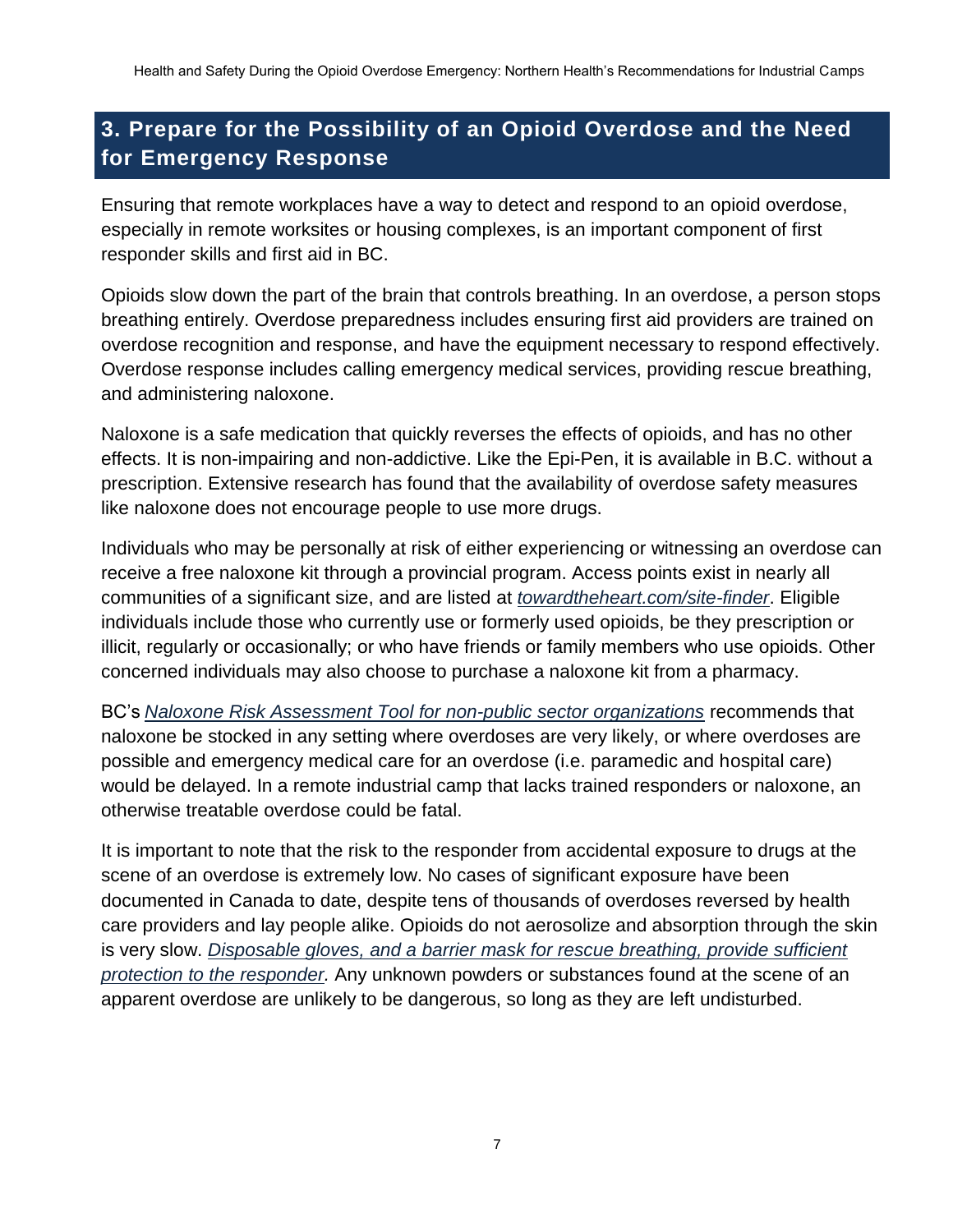Northern Health recommends:

- Ensuring first aid staff in remote industrial camps receive training on overdose recognition and response. Free online training is available at *[www.naloxonetraining.com.](http://www.naloxonetraining.com/)* Some first aid trainers, such as St. John's Ambulance and BC Emergency Health Services, offer in-person training.
- Including a naloxone kit with first aid equipment. Kits are available for purchase from many community pharmacies for a low cost.
- Making employees aware that overdose response is available as part of first aid.
- Allowing workers to have their own naloxone kits. Note that this is not necessarily an indication that the worker uses substances themselves. Naloxone kits are life-saving first aid tools which anyone can choose to carry, in case they encounter someone who is experiencing an overdose.

Learn more about opioid overdose and naloxone:

- Overdose Prevention and Response in BC: *<https://www2.gov.bc.ca/gov/content/overdose>*
- Opioid overdose response training: *<http://towardtheheart.com/naloxone-training>*
- Naloxone Risk Assessment Tool For Non-Public Sector Organizations: *[http://www2.gov.bc.ca/assets/gov/overdose-awareness/naloxone\\_risk\\_assessment\\_-](http://www2.gov.bc.ca/assets/gov/overdose-awareness/naloxone_risk_assessment_-_non-governmental_sectors.pdf) [\\_non-governmental\\_sectors.pdf](http://www2.gov.bc.ca/assets/gov/overdose-awareness/naloxone_risk_assessment_-_non-governmental_sectors.pdf)*
- BC Provincial Health Officer *Guidance statement regarding Personal Protective Equipment for Emergency Medical Services and Health Care Workers dealing with overdose victims: [https://www.fentanylsafety.com/wp-content/uploads/UpdatedGuidance](ttps://www.fentanylsafety.com/wp-content/uploads/UpdatedGuidance-statement-PPE-E)[statement-PPE-EM](ttps://www.fentanylsafety.com/wp-content/uploads/UpdatedGuidance-statement-PPE-E)S-HCW-Jan2017.pdf***.**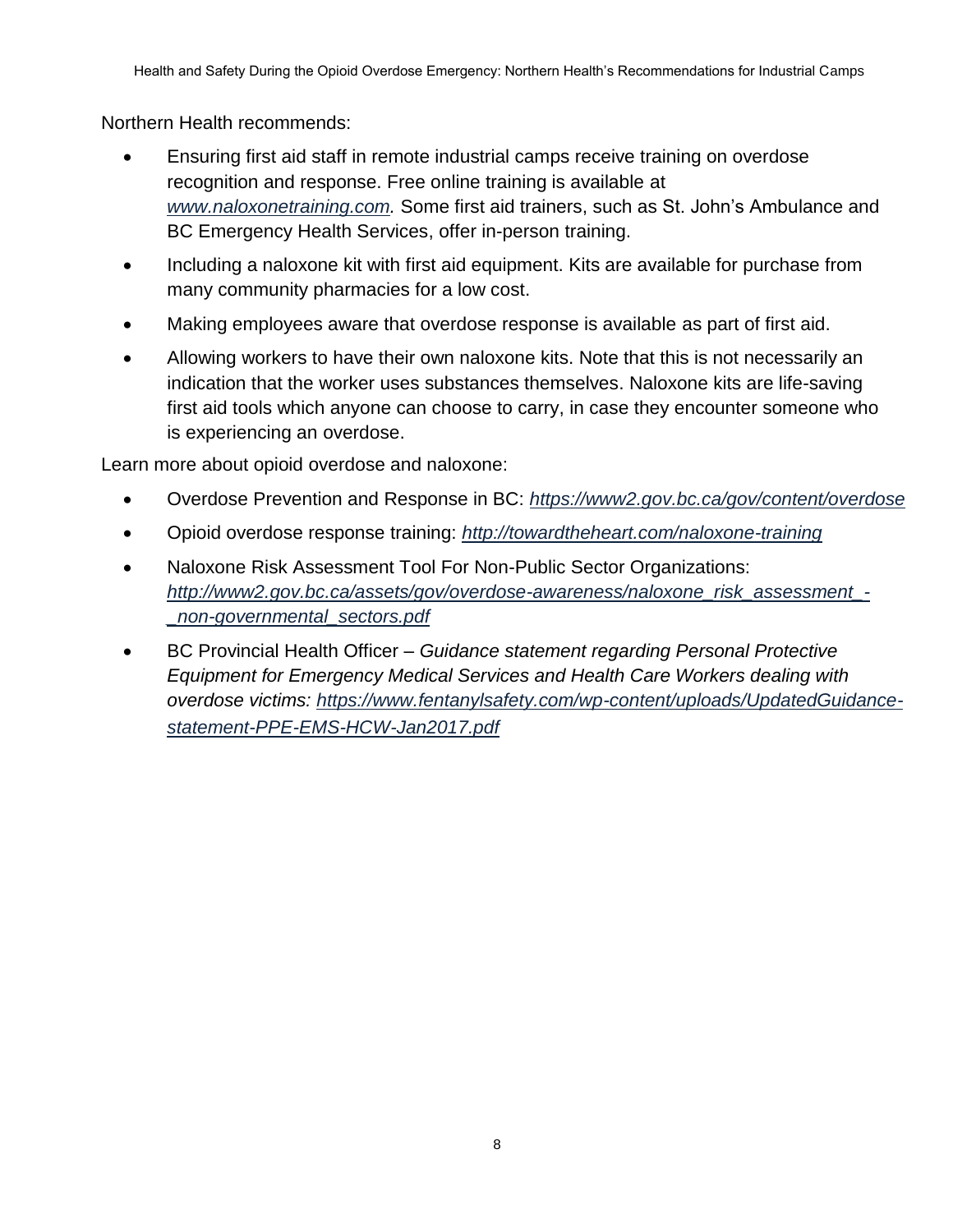#### **4. Provide Confidential Access to Other Harm Reduction Supplies**

Harm reduction is an approach based on evidence and grounded on human rights. This approach aims to keep people safe and minimize death, disease, and injury from high-risk behaviour, while neither judging the person nor encouraging the behaviour. It recognizes that abstinence from all risky behaviour is not possible or realistic for all people at all times. Harm reduction involves a range of supports, strategies, and tools to decrease stigma; enhance the knowledge, skills, resources, and supports for individuals, families and communities to be safer and healthier, whether the behaviour continues or not. Clean needles for people who inject drugs to prevent infection, condom distribution to prevent sexually transmitted infections, and seat belts in motor vehicles and helmet laws for motorcyclists to prevent injury, can be all considered examples of harm reduction.

Extensive research has found that this approach is very effective in reducing death, disease, and injury related to substance use, as well as the health and social costs, and does not lead to more people using substances.

Northern Health recommends:

- Providing confidential and non-judgemental access to harm reduction supplies, in order to improve safety for anyone who engages in sex or drug use, including sterile needles, sharps containers, naloxone, condoms and other supplies.
- Providing education materials on safer sex and safer substance use (see resources listed below).

Learn more about harm reduction:

- Safer drug use: *<http://towardtheheart.com/safer-use>*
- Harm reduction in general: *<http://towardtheheart.com/about>*
- Best practice recommendations for Canadian harm reduction programs: *<http://www.catie.ca/en/programming/best-practices-harm-reduction>*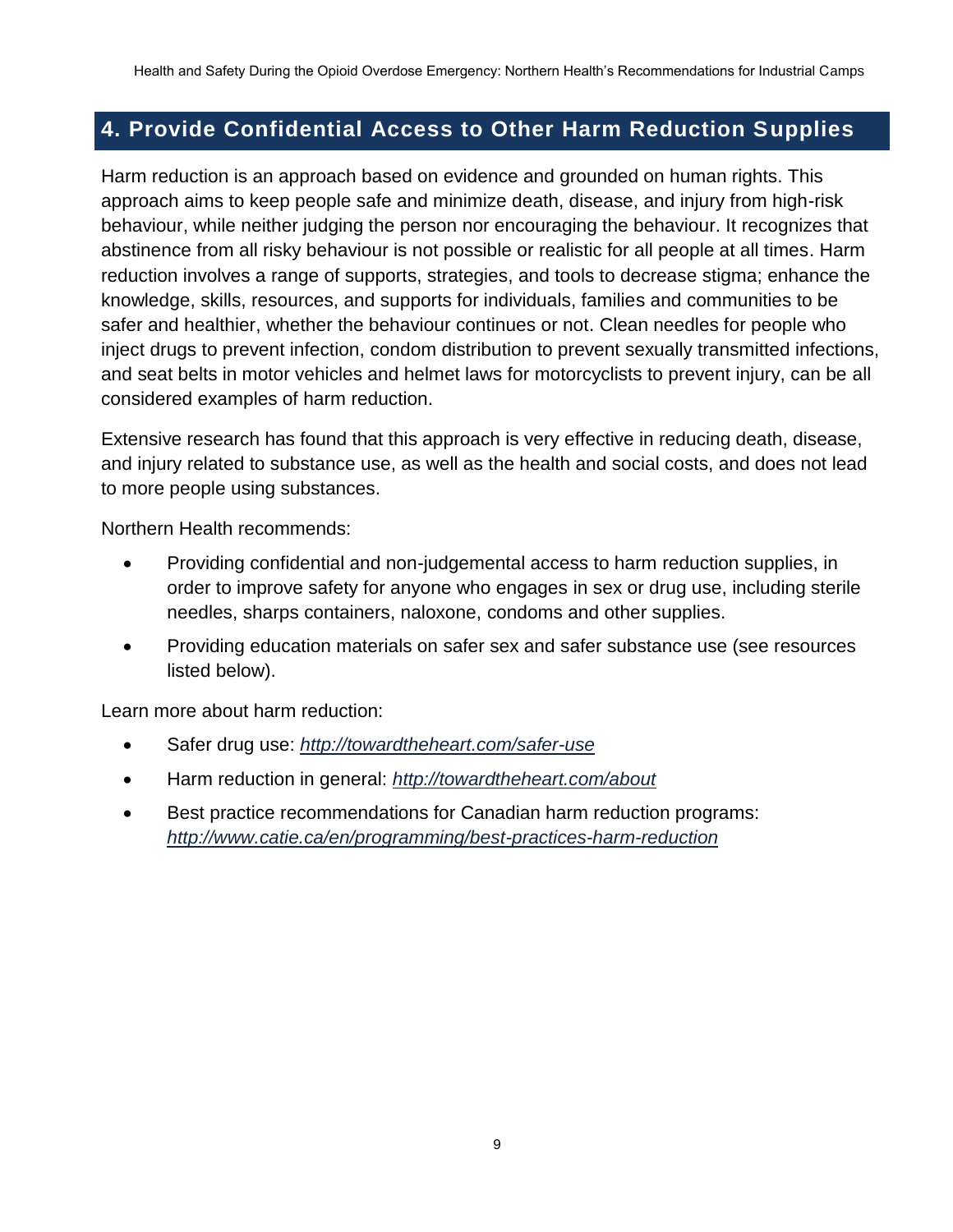#### **5. Support Employees with Addictions to Get Help**

Substance use disorder (drug addiction) is unfortunately common. Compared to the general population, it is more common among working-age men, and among workers in construction and the trades<sup>1</sup>. Due to the stigma and shame surrounding drug addiction, people often hide their addiction as long as possible. However, people can flourish when their addiction is treated appropriately.

Substance use disorder is defined as a disability under federal and provincial human rights law. Employees with a substance use disorder have the right to accommodation by their employer, to the point of undue hardship.

For workplaces under federal jurisdiction (and governed under the *Canadian Human Rights Act*), more information is available in *[Impaired at Work: A guide to accommodating substance](https://www.chrc-ccdp.gc.ca/eng/content/impaired-work-guide-accommodating-substance-dependence)  [dependence](https://www.chrc-ccdp.gc.ca/eng/content/impaired-work-guide-accommodating-substance-dependence)*, by the Canadian Human Rights Commission. For workplaces under provincial jurisdiction (and governed under the *British Columbia Human Rights Code*), more information can be found on the *[BC Human Rights Clinic website.](http://www.bchrc.net/)*

Employers should enable employees with substance use issues to seek help confidentially, ideally before substance use affects their work performance. Providing sickness and disability benefits can encourage employees to seek help proactively, as can providing access to voluntary self-referral Employee and Family Assistance Programs. Discretion, privacy and confidentiality are essential to allow employees to seek this help (in addition to meeting the employer's legal obligations). People should also have a way to connect with supports if they have concerns about someone else's substance use.

If there are changes in an employee's attendance, performance, or behaviour, or impairment is suspected, employers should inquire whether the employee has a disability requiring accommodation. Inquiry should be respectful, compassionate and non-judgemental, and should focus on objective work performance concerns, not speculation about the cause. Employers should not try to diagnose substance dependence or recommend treatment.

In the event that the employee discloses (or the employer suspects) a substance use disorder, an assessment should be completed by a medical professional. The employer must respect the employee's right to privacy: the employer needs to know what accommodation steps are needed to support the employee, but they are not entitled to information on the diagnosis or details of the treatment plan.

 $\overline{a}$ 

<sup>1</sup> Substance Abuse and Mental Health Services Administration – National Survey on Drug Use and Health. *[https://www.samhsa.gov/data/sites/default/files/report\\_1959/ShortReport-1959.html](https://www.samhsa.gov/data/sites/default/files/report_1959/ShortReport-1959.html)*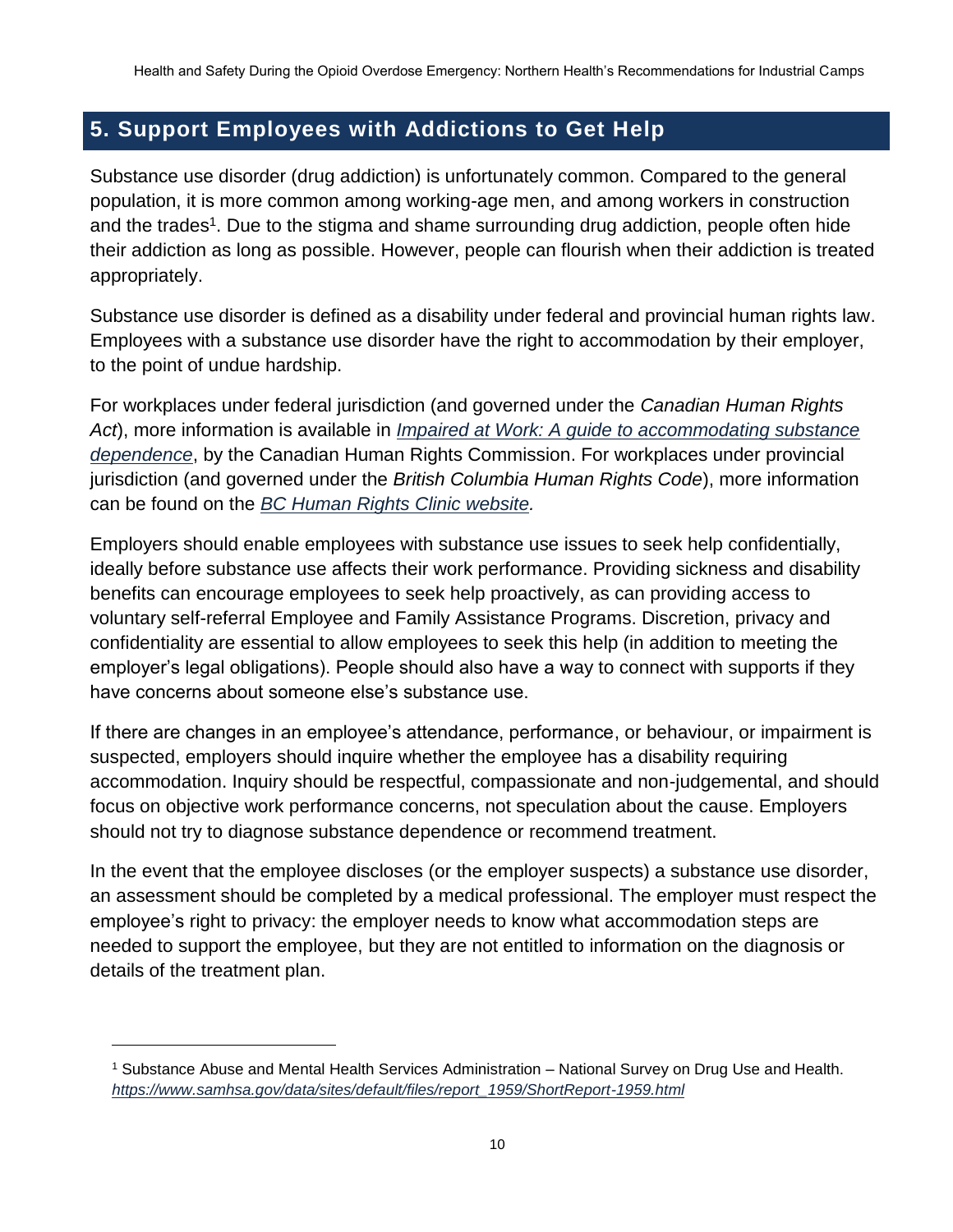Respect, dignity, inclusion and compassion in addition to providing opportunities to perform meaningful work, are key elements of not only recovery from illness, but also of a positive mental health promoting work environment. Exclusion, shaming, and judgement may drive people back towards substance use.

Northern Health recommends:

- Facilitating and encouraging access to mental health and addictions programs, with respect for the privacy and human rights of employees.
- Respectful and discreet inquiry, and referral to a medical professional, if substance use problems are suspected.
- Reasonable accommodation for employees diagnosed with substance use disorder.

Learn more about detecting possible substance use issues and reasonable accommodation for employees with substance use disorders:

 Canadian Human Rights Commission – Impaired at Work: *A guide to accommodating substance dependence: [https://www.chrc](https://www.chrc-ccdp.gc.ca/eng/content/impaired-work-guide-accommodating-substance-dependence)[ccdp.gc.ca/eng/content/impaired-work-guide-accommodating-substance-dependence](https://www.chrc-ccdp.gc.ca/eng/content/impaired-work-guide-accommodating-substance-dependence)*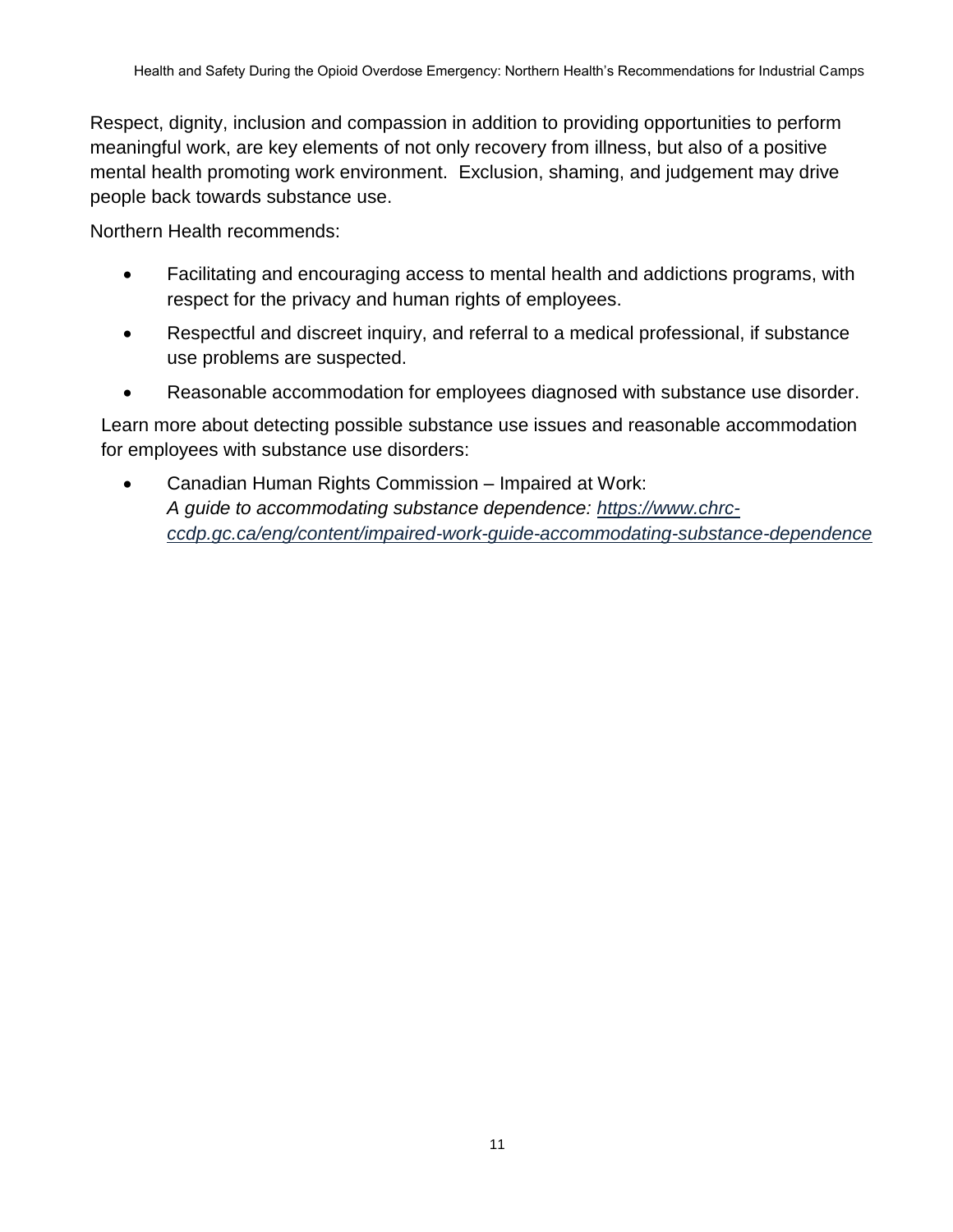#### **6. Appropriately Manage the Risk of Impairment in Safety-sensitive Positions**

Employers have a clear duty to ensure workplace safety, including minimizing the risk that workers in safety-sensitive positions will be impaired on the job. Impairment may result from fatigue, medical disorders, alcohol and drug use, prescription medications, mental health problems, etc.

At the same time, efforts to reduce this risk must also be mindful of the risk of unintended consequences. Fear of punishment or job loss creates a disincentive to disclosure and helpseeking for addiction. This barrier to treatment may increase the risk that the use of impairing substances will continue, undetected and untreated.

Impairment in the workplace is best detected by direct observation of behaviour and other physical signs. When impairment is observed or suspected, employers have a duty to investigate and to promptly implement reasonable safety precautions.

It is important to understand the limitations of random or systematic drug testing:

- A positive result does not necessarily imply recent use: trace amounts of certain substances may be found in urine for days or weeks after they were last used, well after the cognitive effects of the drug have passed.
- A positive result does not necessarily imply significant impairment: the degree of impairment depends on the specific substance, the dose that was taken, and the individual's level of tolerance.
- It is not always possible to distinguish between prescribed and illegal substances: for example, opioids and opioid substitutes may be obtained illegally, but may also be prescribed in the treatment of chronic pain or addiction.
- Certain tests have risks of false positives or false negatives.

For individuals who need to regularly take prescribed medication that may carry a risk of impairment, the risk of significant impairment is best assessed by a physician. Restrictions should be commensurate with the degree of safety sensitivity associated with the individual's position. As an example, the *[National Standards for Driving](http://ccmta.ca/images/publications/pdf/Determining-Driver-Fitness-In-Canada-Final.pdf)* affirm that long-term use of opioids or opioid agonist (substitution) therapy is not necessarily incompatible with safe commercial driving, and that individuals should be assessed by their physicians, who may find them fit to drive.

If drug testing is used, the results should be used with these limitations in mind. Consultation with a knowledgeable health professional is recommended if considering such a program.